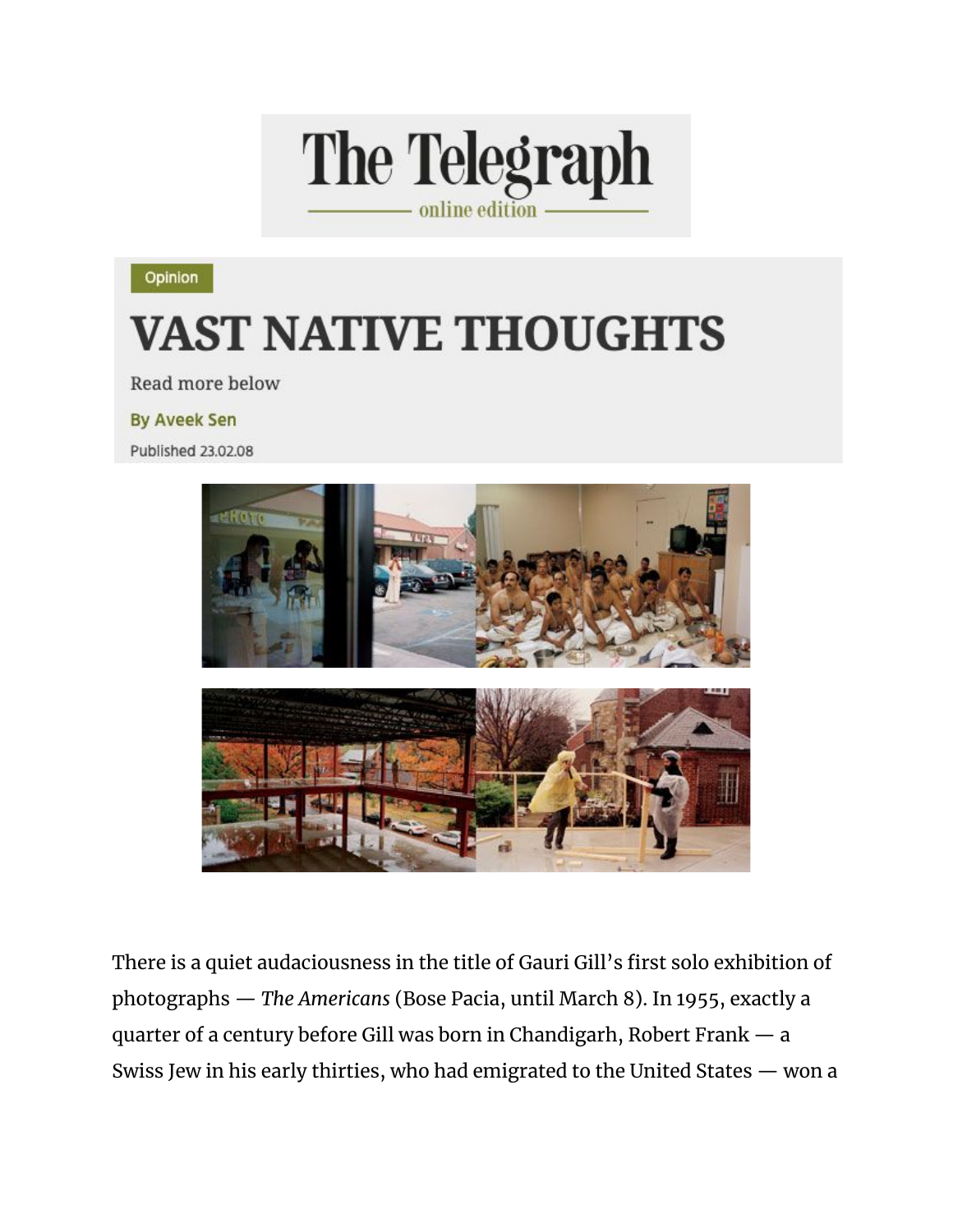Guggenheim fellowship to travel all over America taking photographs of its people and spaces. Frank covered almost all 48 states in an old, used car and then selected eighty-odd photographs from the several thousands he had taken to create a book called *The Americans*. This epochal book was published first in France and then in the US in the late Fifties. For Jack Kerouac, who wrote the introduction, Frank's images had "sucked a sad, sweet poem out of America". He was also struck by how Frank's unique and unifying eye came with an ability to be both present and absent, inside as well as outside. This elusive doubleness gave to the figure of the artist "the agility, mystery, genius, sadness and strange secrecy of a shadow".

Between 2000 and 2007 — after completing a photojournalistic stint in India, and while, for a part of this time, doing an MFA in photography in California — Gill made several long trips through America, capturing, like Frank, its people and spaces. But she chose to work with a specific category of Americans — the Indian diaspora settled in rural, suburban and metropolitan America. This is a bewilderingly diverse range of people — IT professionals, art collectors, factory-workers, farm-workers, mailmen, housewives, children — caught in the middle of work, leisure, festivity, religion or domesticity, in solitude or as part of variously-defined collectivities. Between the moment of her own work and that of the artist she pays homage to, two world-changing things happened: the emergence of colour photography and 9/11. Each has had its momentous effect on the history of looking and of being looked at, and the people who look out of Gill's photographs, or into themselves, have been, implicitly and explicitly, 'fixed' by both. 9/11 is never directly referred to in this show — and this is an intelligent decision. But colour becomes, in this work, a self-aware dimension of experience and representation.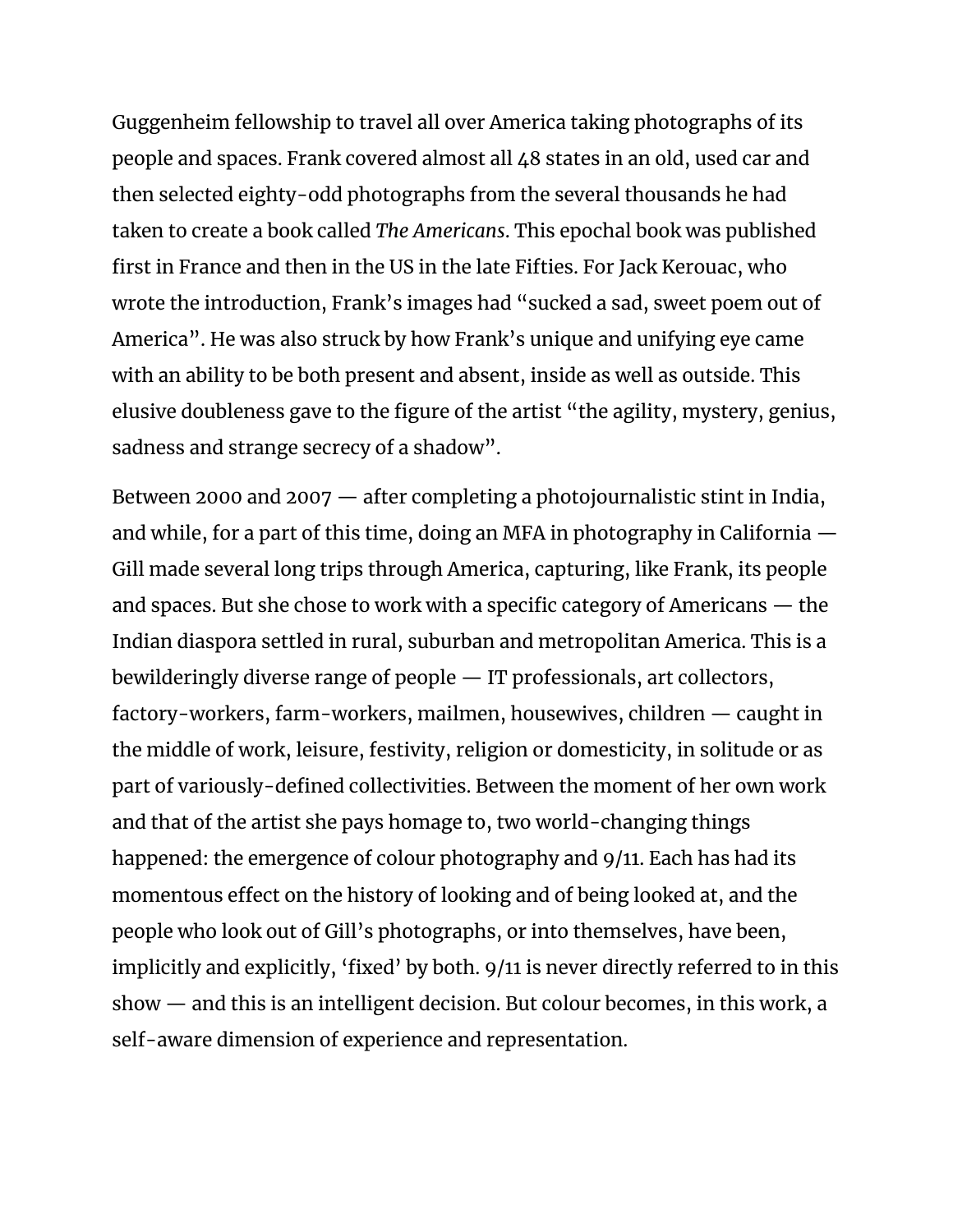The two pictures here are diptychs, 17x50 inches, both taken in 2002 and hung together in the show. The one on top brings together two moments during a Brahmin thread-tying ceremony for Silicon Valley professionals in a shopping complex in Fremont, California. And the diptych below shows the building of the first Sikh *gurdwara* on Massachusetts Avenue in the heart of Washington DC. This is what we read in the captions, but what we notice first is how, for instance, in the first picture, there are diptychs within a diptych. The frame is divided into rectangles of glass, in the form of doors and mirrors, that break up the human figures, singly or in groups, into different, but juxtaposed, planes of reality. Bodies coexist with reflections and shadows, and with words, numbers and logos, in English and in Chinese — and that accidentally apposite word "PHOTO" in one corner of the picture. Similarly, the two halves of the picture below are unified by the Fall colours, the red brick of the house in the background, and the shape of the scaffolding being constructed. The feel of the cold, wet day, and the contrast between being under a roof and being exposed to the weather are equally part of what the diptych is 'about', visually and culturally.

Gill's work asks for a layered viewing that must not only engage with the content of the work, but also pay close attention to its technical, formal and aesthetic achievements. It is again Robert Frank's words that provide a key to looking at this densely minimal, thoughtfully hung and sequenced exhibition: "When people look at my pictures I want them to feel the way they do when they want to read a line of poetry twice." One must read Gill's images as one reads and re-reads the stories and poems of Raymond Carver and Jhumpa Lahiri (both important for understanding Gill's work). One registers the luminous and mysterious exactitude of details, what E.H. Gombrich had called the "language of things, their textures, their shapes and their 'feel'". And